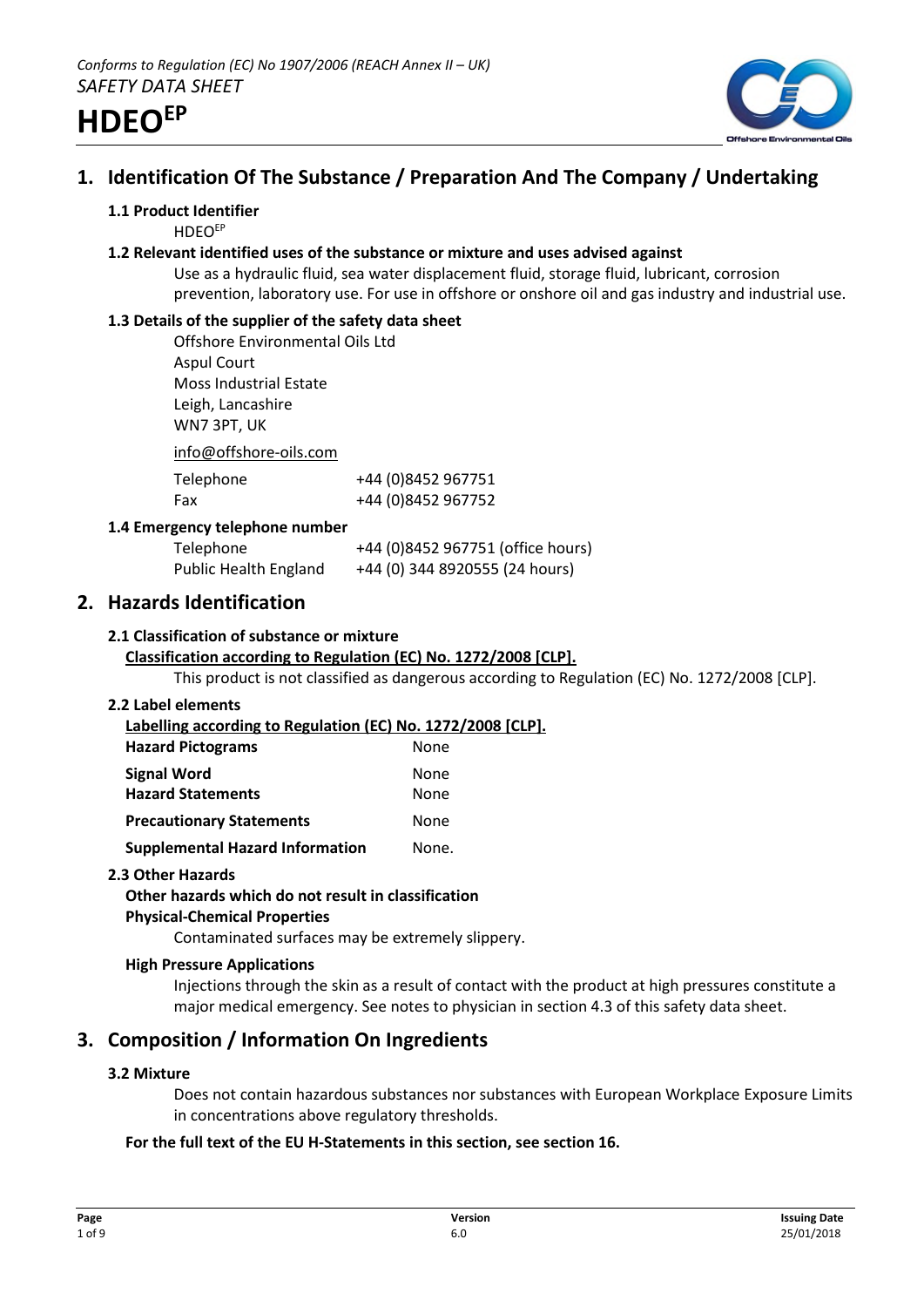

# **4. First Aid Measures**

## **4.1 Description of first aid measures**

#### **General Advice**

Seek medical advice if irritation or symptoms persist and show this safety data sheet.

#### **Skin contact**

Wash off immediately with plenty of soap and water. Remove contaminated clothing. Seek medical attention if irritation or symptoms persist.

#### **Eye contact**

Rinse immediately with plenty of water for 15 minutes holding the eyelids open. Seek medical attention if irritation or symptoms persist.

#### **Inhalation**

Move the exposed person to fresh air.

#### **Ingestion**

DO NOT INDUCE VOMITING. Never give anything to an unconscious person. If swallowed, seek medical advice immediately and show this container or label.

#### **Protection of First Aiders**

No action should be taken without suitable training or which involves any personal risk.

#### **4.2 Most important symptoms and effects, both acute and delayed**

See section 11.

#### **4.3 Indication of any immediate medical attention and special treatment needed**

If swallowed, seek medical advice immediately and show this container or label.

#### **High Pressure Applications**

Injections through the skin due to contact with the product at high pressure constitute a major medical emergency. Injuries may not appear serious immediately, but within a few hours tissue can become discoloured, swollen, and painful with extensive subcutaneous necrosis. Surgical exploration should be undertaken without delay. Extensive and thorough debridement of the wound and underlying tissue is necessary to minimise tissue loss and to limit or prevent permanent damage. It should be noted that high pressure may force the product a considerable distance along tissue planes.

# **5. Fire Fighting Measures**

#### **5.1 Extinguishing media**

#### **Suitable extinguishing media**

Use extinguishing media appropriate to the surrounding fire conditions: Carbon Dioxide (CO2), dry chemical, foam, water fog.

#### **Unsuitable extinguishing media**

Do not use solid water stream as it may scatter and spread fire.

# **5.2 Special Hazards arising from the substance or mixture**

## **Hazardous Combustion Products**

Burning produces irritating, toxic and obnoxious fumes including carbon and sulphur oxides.

#### **5.3 Advice for Fire-fighters**

Fire fighters should wear appropriate protective equipment and self-contained breathing apparatus (SCBA) with a full face piece operating in positive pressure mode. Clothing confirming to European Standard EN469 will give a basic level of protection for chemical incidents. Use water spray to cool unopened containers.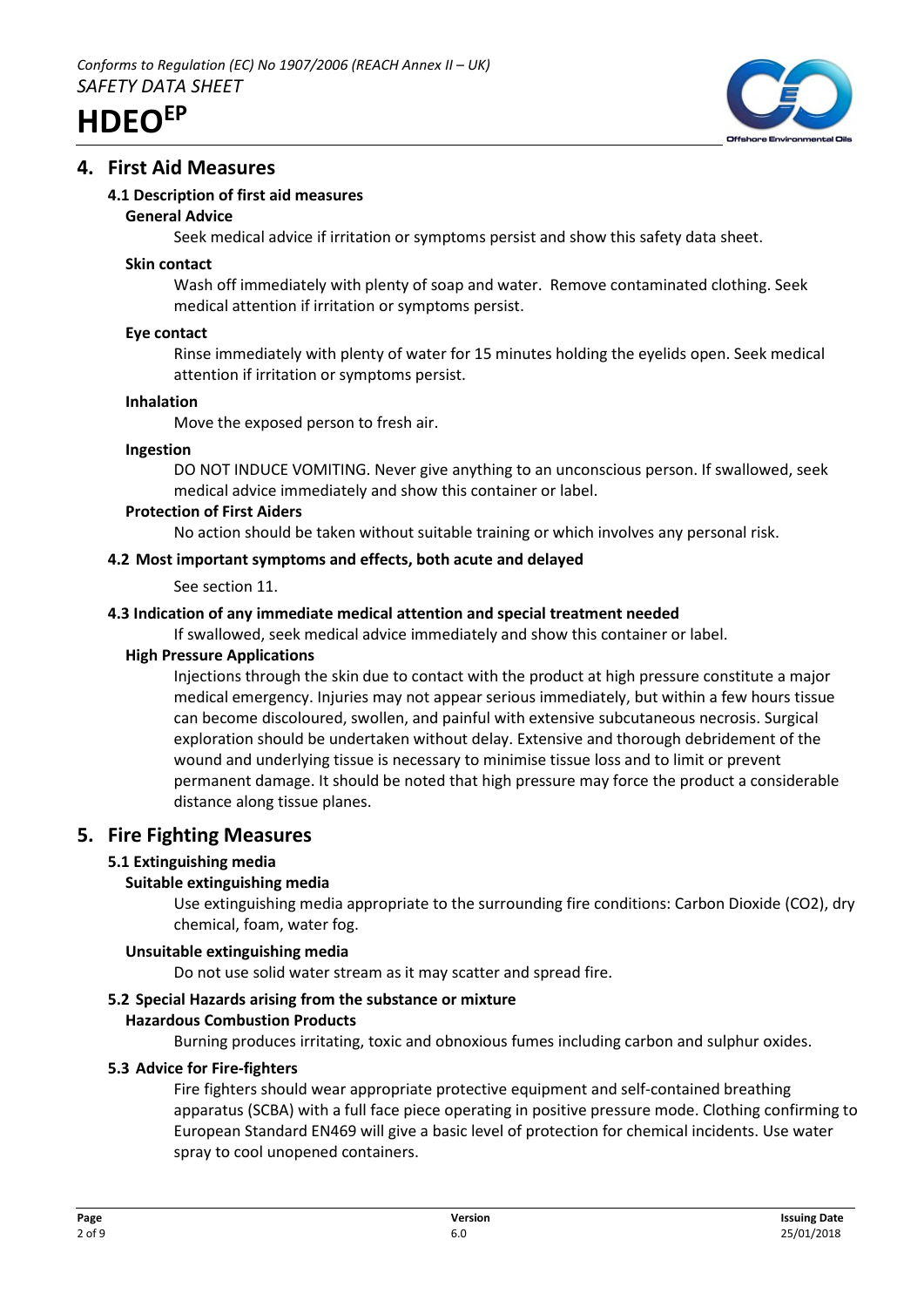



# **6. Accidental Release Measures**

# **6.1 Personal precautions, protective equipment and emergency procedures**

## **For Non-Emergency Personnel**

Contact emergency personnel. No action should be taken without suitable training or involving personal risk. Evacuate surrounding areas and keep unnecessary and unprotected personnel from entering. Ensure adequate ventilation of the working area. Wear suitable protective equipment. Contaminated surfaces will be extremely slippery. Remove all sources of ignition. Do not breathe vapour or mist. Do not touch or walk through spilt material.

## **For Emergency Responders**

Wear a suitable chemical protective suit, gloves and chemical boots. See also information in "For non-emergency personnel".

## **6.2 Environmental precautions**

Avoid dispersal of spilt and runoff and contact with soil, drains, sewers or waterways. Prevent further spillage if safe. Inform the relevant authorities if the product has caused environmental pollution (sewers, waterways, soil).

# **6.3 Methods and material for containment and cleaning up**

## **Small Spill**

Stop leak if possible without risk. Move containers from the spill area. Absorb with inert, absorbent material, transfer to suitable, labelled containers for disposal. Dispose of via a licensed water disposal contractor.

## **Large Spill**

Contact emergency personnel immediately. Stop leak if possible without risk. Move containers from the spill area. Approach release from upwind. Prevent entry into sewers, water courses, basements and confined areas. Collect and contain spillage with non-combustible, absorbent material e.g. sand, earth, vermiculite or diatomaceous earth and transfer to suitable, labelled containers for disposal. Dispose of via a licensed water disposal contractor.

#### **6.4 Reference to other sections**

For personal protective equipment refer to Section 8.

For disposal refer to Section 13.

# **7. Handling And Storage**

# **7.1 Precautions for safe handling**

# **Advice for safe handling**

Wear suitable personal protective equipment. Avoid contact with eyes and skin and clothing. Avoid breathing vapours or spray mist. Keep in the original container or an approved alternative made from a compatible material and keep tightly closed when not in use. Do not reuse containers.

# **Advice on General Occupational Hygiene**

Smoking, eating and drinking should be prohibited in areas where this material is handled, stored or processed. Wash thoroughly after use. Contaminated clothing and personal protective equipment should be removed before entering eating areas. Ensure that eyewash stations and chemical safety showers are close to the working location.

# **7.2 Conditions for safe storage, including any incompatibilities**

Store in correctly labelled containers. Store in a cool, dry, well-ventilated area away from heat and direct sunlight. Keep containers tightly closed until ready for use. Where possible, design the installations in order to avoid accidental emissions of product (due to seal breakage, for example)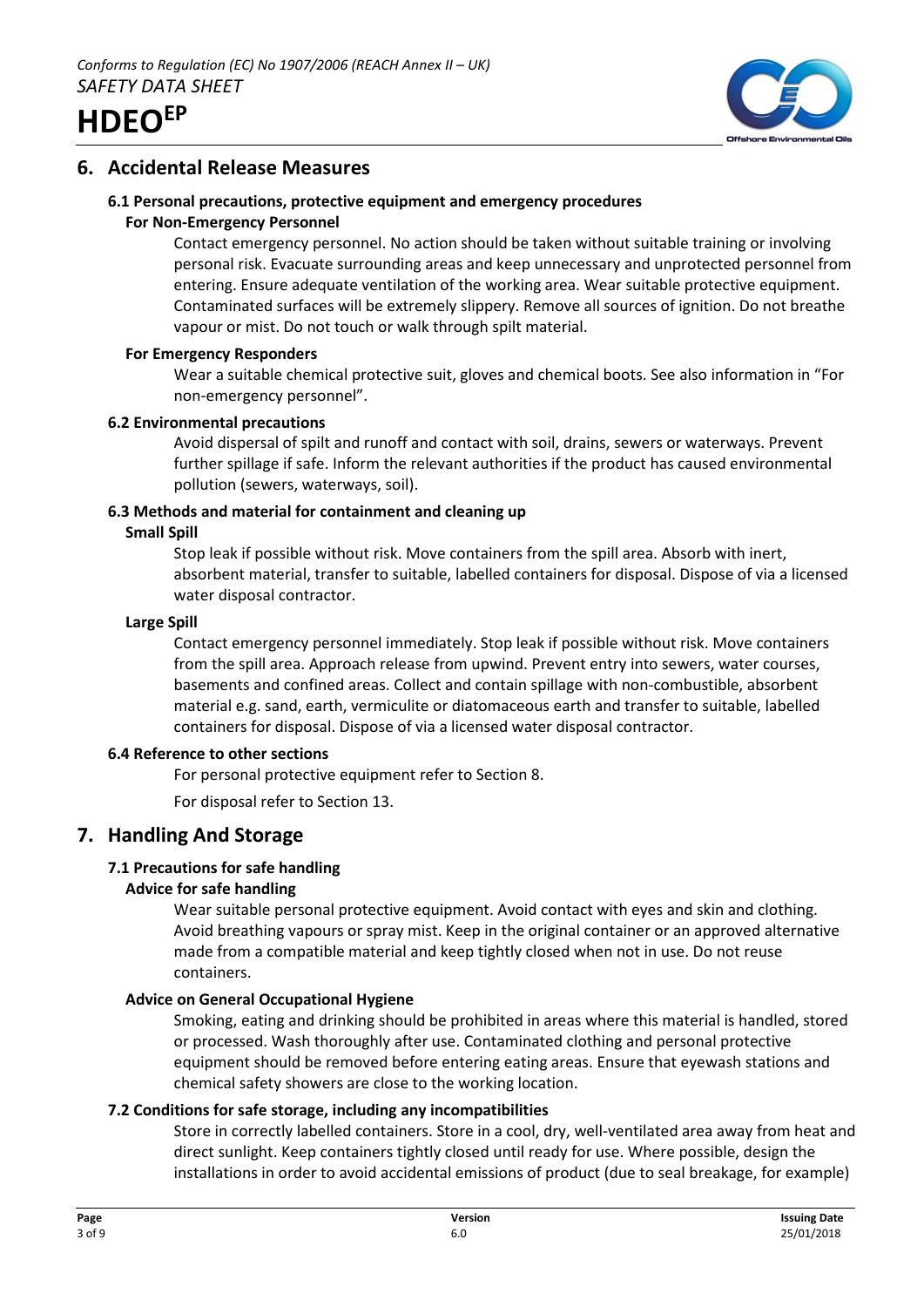

onto hot casings or electrical contacts. Protect from moisture and frost. Store in accordance with local regulations, away from incompatible materials (see section 10).

#### **7.3 Specific end uses**

Refer to section 1.2 and exposure scenarios in annex if applicable.

# **8. Exposure Controls / Personal Protection**

#### **8.1 Control Parameters**

None of the components currently have workplace exposure limits.

#### **Derived No effect Level**

No DELs available.

#### **Predicated No effect Concentration**

No PNECs available.

#### **8.2 Exposure Controls**

#### **Individual Protection Measures**

## **Eye / Face Protection**

Safety glasses with side shields are considered minimum protection.

# **Respiratory protection**

Not normally required where there is adequate ventilation to control exposure. In case of insufficient ventilation, use suitable respiratory equipment.

# **Skin Protection**

#### **Hand protection**

Wear chemical resistant gloves. Nitrile gloves with a minimum thickness of 0.4mm are recommended. Most gloves provide only a short time of protection before they should be discarded and replaced. Gloves should be chosen in consultation with the supplier / manufacturer and with a full assessment of the working conditions. This information does not replace suitability tests since glove protection varies depending on the conditions under which the product is used.

#### **Body Protection**

Use of protective clothing is good industrial practice. Personal protective equipment for the body should be selected based on the task being performed. Cotton or polyester/cotton overalls will only provide protection against light superficial contamination that does not soak through to the skin. Overalls should be washed regularly. When the risk of exposure is high (e.g. if cleaning spillages or when at risk of splashing), chemical resistant aprons and or imperious chemical suits and boots will be required.

#### **Environmental Exposure Controls**

Emission from ventilation or work process equipment should be checked to ensure they comply with the requirements of environmental protection legislation. In some cases, fume scrubbers filters or engineering modifications to the process equipment will be necessary to reduce emissions to acceptable levels below their respective threshold limit value.

# **9. Physical And Chemical Properties**

#### **9.1 Information on basic physical and chemical properties**

| (a) Appearance      | Liquid            |
|---------------------|-------------------|
| (b) Odour           | Bland             |
| (c) Odour Threshold | No data available |
| $(d)$ pH            | Not applicable    |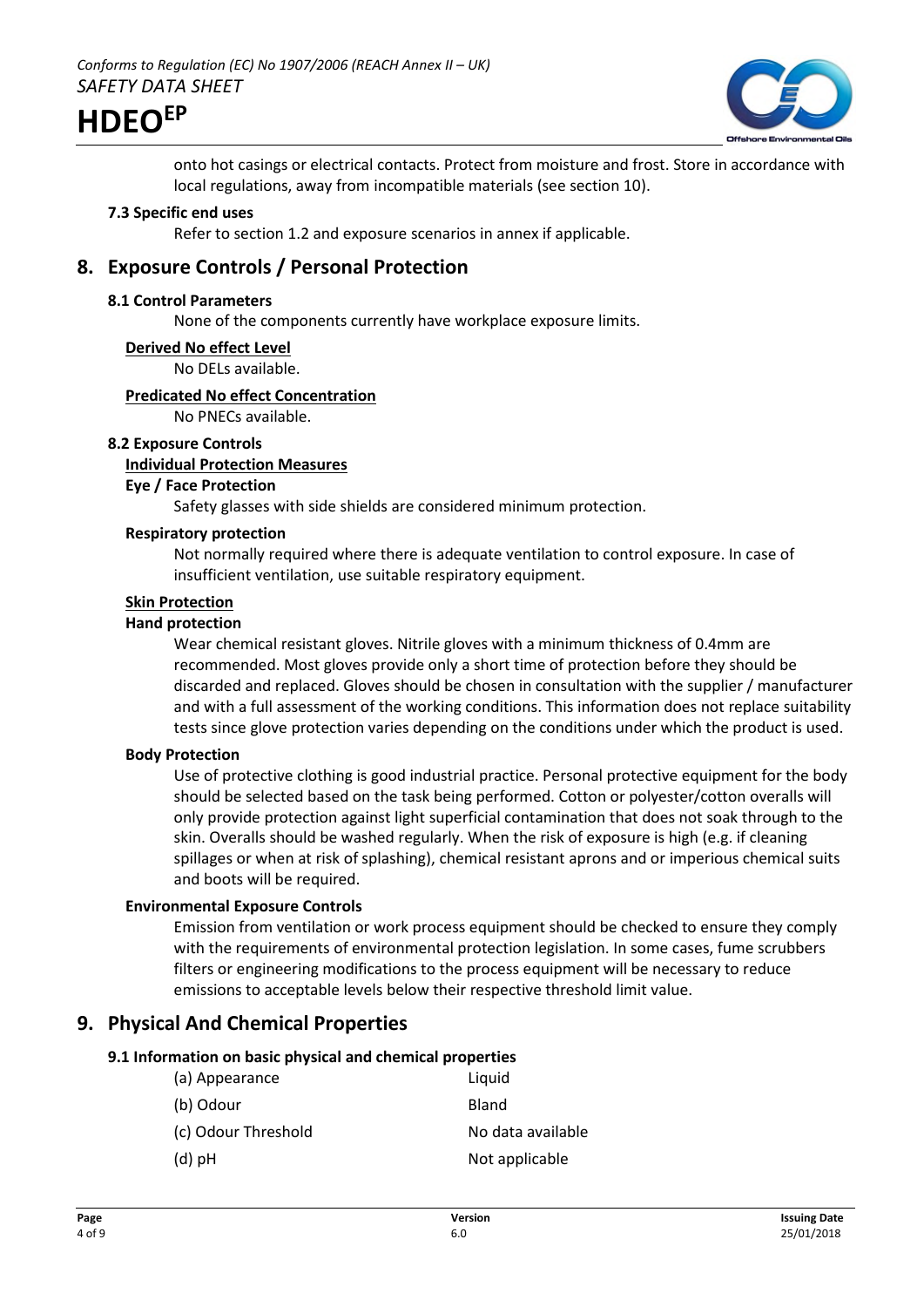



| (e) Melting / freezing point                | < -30°C                         |
|---------------------------------------------|---------------------------------|
| (f) Initial boiling point and boiling range | No data available               |
| (g) Flash Point                             | >200 °C                         |
| (h) Evaporation rate                        | Below 110 kPa (1.1 Bar)         |
| (i) Flammability (solid, gas)               | No data available               |
| (j) Upper / Lower Explosion Limit           | No data available               |
| (k) Vapour Pressure                         | No data available               |
| (I) Vapour density                          | No data available               |
| (m) Relative density                        | 1.065 gcm <sup>-3</sup> @ 20 °C |
| (n) Water solubility                        | Insoluble                       |
| (o) Partition coefficient                   | Not suitable for measurement    |
| n-octanol / water                           |                                 |
| (p) Auto ignition temperature.              | No data available               |
| (q) Decomposition temperature               | No data available               |
| (r) Viscosity                               | Typically 183 cst $@$ 40 °C     |
| (s) Explosive properties                    | No data available               |
| (t) Oxidising properties                    | No data available               |
|                                             |                                 |

#### **9.2 Other information**

No additional information.

# **10. Stability And Reactivity**

#### **10.1 Reactivity**

No data available.

#### **10.2 Chemical Stability**

Stable under normal operating conditions.

#### **10.3 Possibility of hazardous reactions**

None expected under normal operating conditions.

**10.4 Conditions to avoid**

No specific data.

**10.5 Incompatible materials**

No data available.

## **10.6 Hazardous decomposition products**

Stable under normal conditions. Decomposition products may include carbon and sulphur oxides.

# **11. Toxicological Information**

# **11.1 Information on toxicological effects**

# **Information on likely routes of exposure**

Routes of anticipated entry: Inhalation, Dermal.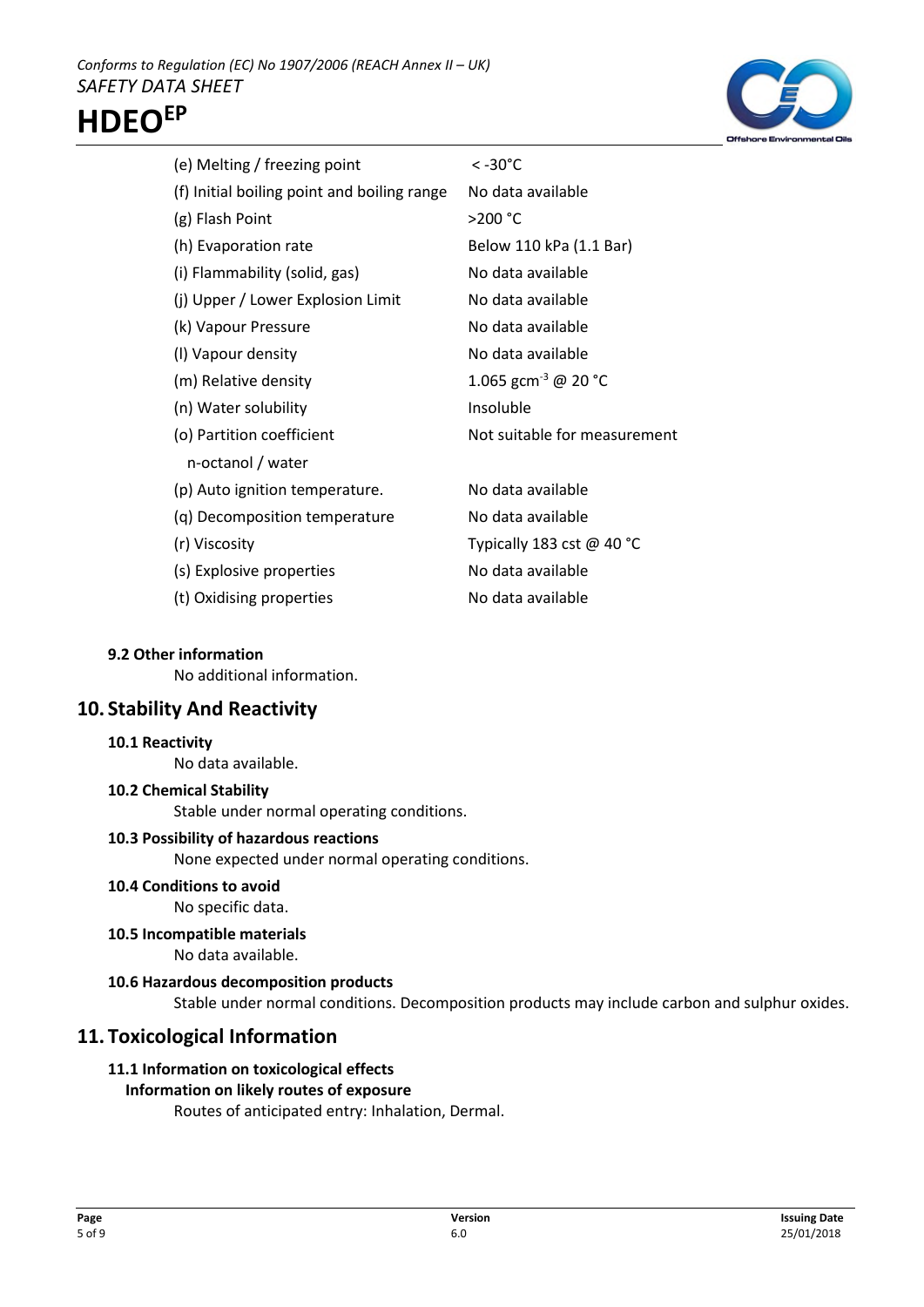



| <b>Product Information</b>                                                   |                                                                                          |
|------------------------------------------------------------------------------|------------------------------------------------------------------------------------------|
| <b>Potential Acute Health Effects</b>                                        |                                                                                          |
| <b>Inhalation</b>                                                            | No known significant effects or critical hazards.                                        |
| Ingestion                                                                    | No known significant effects or critical hazards.                                        |
| <b>Skin Contact</b>                                                          | No known significant effects or critical hazards.                                        |
| <b>Eye Contact</b>                                                           | No known significant effects or critical hazards.                                        |
|                                                                              |                                                                                          |
| Symptoms related to the physical, chemical and toxicological characteristics |                                                                                          |
| <b>Inhalation</b>                                                            | No known significant effects or critical hazards.                                        |
| Ingestion                                                                    | No known significant effects or critical hazards.                                        |
| <b>Skin Contact</b>                                                          | No known significant effects or critical hazards.                                        |
| <b>Eye Contact</b>                                                           | No known significant effects or critical hazards.                                        |
|                                                                              |                                                                                          |
|                                                                              | Delayed and immediate effects and also chronic effects from short and long term exposure |
| <b>Inhalation</b>                                                            | No known significant effects or critical hazards.                                        |
| Ingestion                                                                    | No known significant effects or critical hazards.                                        |
| <b>Skin Contact</b>                                                          | No known significant effects or critical hazards.                                        |
| <b>Eye Contact</b>                                                           | No known significant effects or critical hazards.                                        |
|                                                                              |                                                                                          |
| <b>Potential Chronic Health Effects</b>                                      |                                                                                          |
| General                                                                      | No known significant effects or critical hazards.                                        |
| Carcinogenicity                                                              | No known significant effects or critical hazards.                                        |
| <b>Mutagenicity</b>                                                          | No known significant effects or critical hazards.                                        |
| <b>Developmental effects</b>                                                 | No known significant effects or critical hazards.                                        |
| <b>Fertility effects</b>                                                     | No known significant effects or critical hazards.                                        |
|                                                                              |                                                                                          |
| <b>Acute Toxicity</b>                                                        | No known significant effects or critical hazards.                                        |
| <b>Skin Corrosion / Irritation</b>                                           | No known significant effects or critical hazards.                                        |
| <b>Serious Eye-Damage / Irritation</b>                                       | No known significant effects or critical hazards.                                        |
| Respiratory or skin sensitisation                                            | No known significant effects or critical hazards.                                        |
| <b>Germ Cell Mutagenicity</b>                                                | No known significant effects or critical hazards.                                        |
| Carcinogenicity                                                              | No known significant effects or critical hazards.                                        |
| <b>Reproductive Toxicity</b>                                                 | No known significant effects or critical hazards.                                        |
| Target Organ effects (STOT) -                                                | No known significant effects or critical hazards.                                        |
| <b>Single Exposure</b>                                                       |                                                                                          |
| Target Organ effects (STOT) -                                                | No known significant effects or critical hazards.                                        |
| <b>Repeated Exposure</b>                                                     |                                                                                          |
| <b>Aspiration Hazard</b>                                                     | No known significant effects or critical hazards.                                        |

# **12. Ecological Information**

## **12.1 Toxicity**

All components are classified as non hazardous for the environment.

#### **12.2 Persistence and degradability**

All components are readily biodegradable.

# **12.3 Bioaccumulative potential**

All components are not considered bioaccumulative.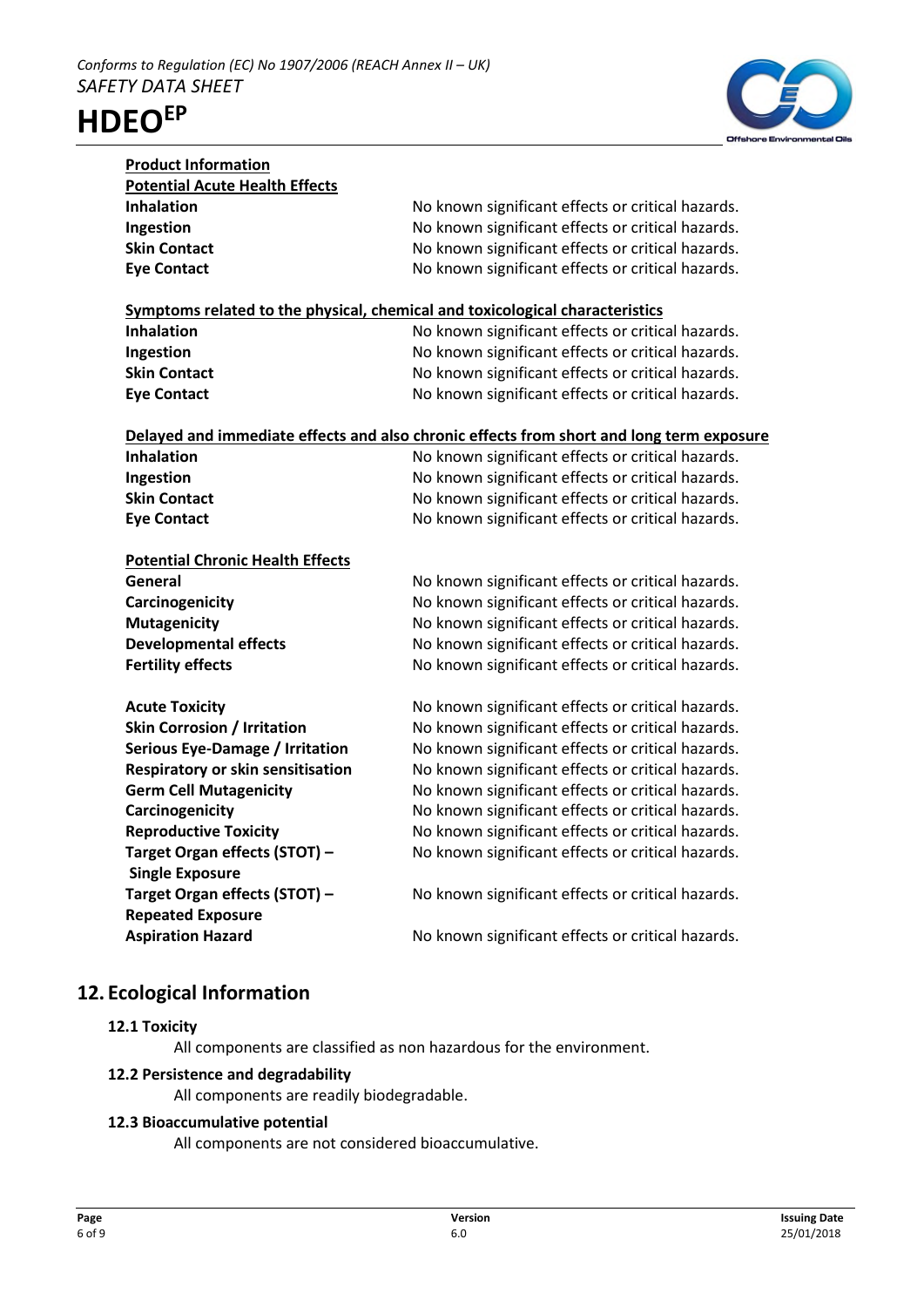

#### **12.4 Mobility in soil**

**Soil / Water partition coefficient (K<sub>oc</sub>)** Not Available. **Mobility** Not Available.

#### **12.5 Results of PBT and vPvB assessment** All components are not considered to be PBT or vPvB.

## **12.6 Other adverse effects**

No known significant effects or critical hazards.

# **13.Disposal Considerations**

#### **13.1 Waste Treatment methods**

# **Waste disposal according to directive 2008/98/EC, covering waste and dangerous waste. Waste from Residues / Unused Product**

Dispose of through a licensed disposal company in accordance with the European Directives on waste and hazardous waste. Where possible recycling is preferred to disposal or incineration. using a licensed disposal company.

#### **Soiled packaging:**

Empty containers completely. Retain label(s) on container. Dispose of through a licensed disposal company in accordance with the European Directives on waste and hazardous waste. Where possible recycling is preferred to disposal or incineration.

#### **EWC Waste Disposal No:**

The following waste codes are only suggestions:- 13 01 13 – Other hydraulic Oils.

According to the European Waste Catalogue, Waste Codes are not product specific. Waste codes should be assigned by the user based on the application for which the product was used.

#### **Waste Treatment – relevant information.**

Product sinks in water.

# **Sewage Treatment – relevant information.**

Waste should not be disposed of by release to sewers. Product sinks in water.

# **Other waste Disposal recommendations.**

None.

# **14. Transport Information**

| 14.1 UN Number                                                               | Not regulated under ADR/RID, ADN, IMDG or IATA. |                |
|------------------------------------------------------------------------------|-------------------------------------------------|----------------|
| 14.2 UN Proper Shipping Name                                                 | Not regulated under ADR/RID, ADN, IMDG or IATA. |                |
| 14.3 Transport hazard class(es)                                              | Not regulated under ADR/RID, ADN, IMDG or IATA. |                |
| 14.4 Packing group                                                           | Not regulated under ADR/RID, ADN, IMDG or IATA. |                |
| <b>14.5 Environmental hazards</b>                                            | Not hazardous.                                  |                |
| 14.6 Special Precautions for user                                            | None.                                           |                |
| 14.7 Transport in bulk according to Annex II of MARPOL73/78 and the IBC Code |                                                 | Not regulated. |

# **15.Regulatory Information**

**15.1 Safety Health and environmental regulations / legislation specific for the substance / mixture EU regulation (EC) No. 1907/2006 (REACh).**

#### **Annex XIV – List of Substances subject to Authorisation**

# **Substances of very high concern**

None of the components are listed.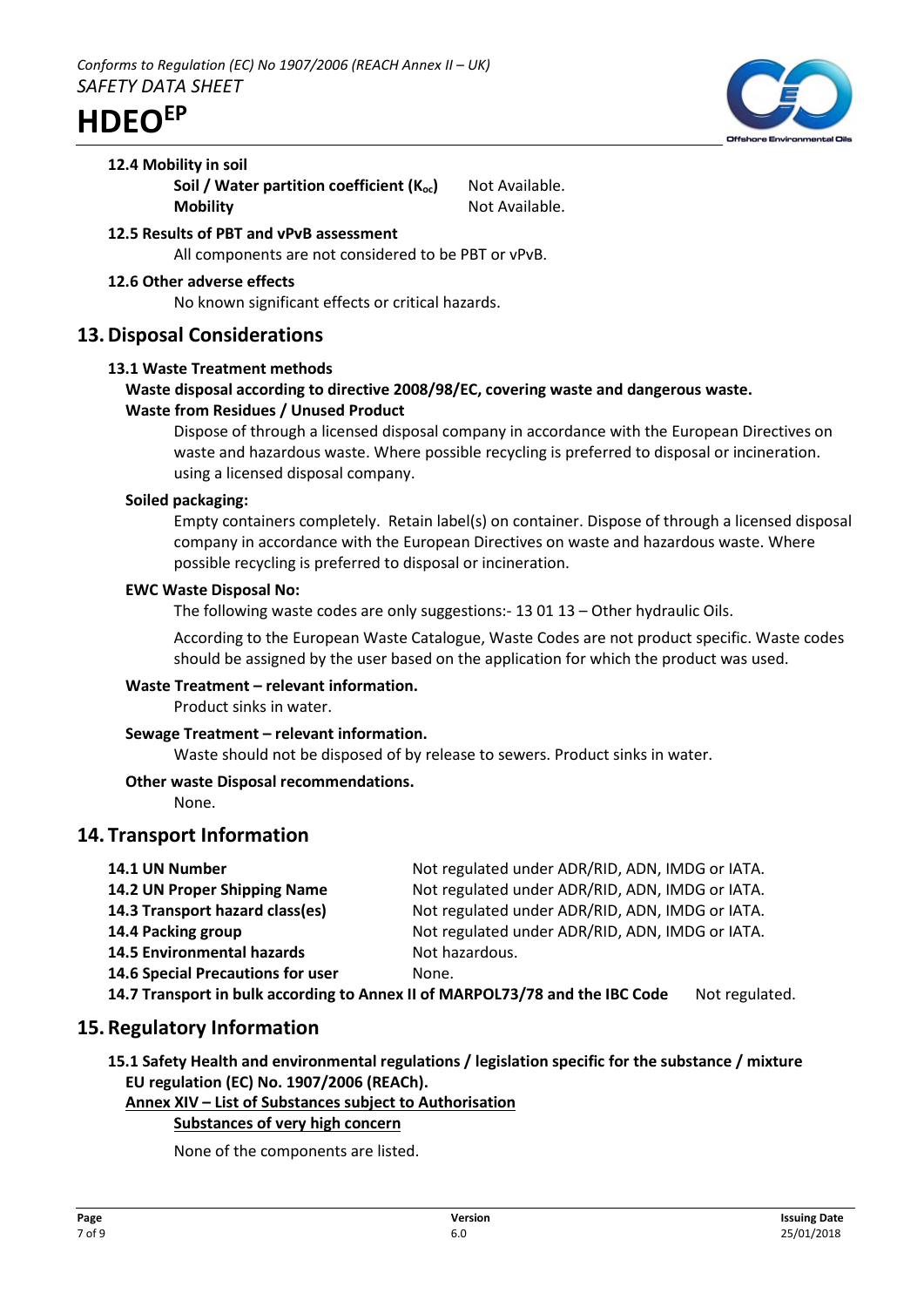



# **Annex XVII – Restrictions on the manufacture, placing of the market and use of certain dangerous substances, mixtures and articles**

Not applicable.

## **15.2 Chemical Safety assessment**

No Chemical Safety Assessment has been carried out for this substance/mixture by the supplier as this product contains substances for which Chemical Safety Assessments are still required.

# **16.Other Information**

# **Changes from previous version**

Updated section 1.

## **Abbreviations and Acronyms.**

| ADN            | European Provisions concerning the International Carriage of Dangerous Goods<br>by Inland Waterway. |
|----------------|-----------------------------------------------------------------------------------------------------|
| ADR.           | The European Agreement concerning the International Carriage of Dangerous<br>Goods by Road.         |
| <b>AICS</b>    | Australian Inventory of Chemical Substances.                                                        |
| <b>ATE</b>     | Acute Toxicity Estimate.                                                                            |
| <b>BCF</b>     | <b>Bioconcentration Factor.</b>                                                                     |
| <b>CAS</b>     | <b>Chemicals Abstract Service.</b>                                                                  |
| <b>CSA</b>     | <b>Chemical Safety Assessment.</b>                                                                  |
| <b>CSR</b>     | Chemical Safety Report.                                                                             |
| <b>CLP</b>     | Classification, Labelling and Packaging Regulation [Regulation (EC) No.<br>1272/2008].              |
| <b>DMEL</b>    | Derived Minimal effect Level                                                                        |
| <b>DNEL</b>    | Derived No effect Level.                                                                            |
| EC             | European Commission.                                                                                |
| <b>EINECS</b>  | European Inventory of Existing Commercial chemical Substances.                                      |
| <b>ENCS</b>    | Existing and New Chemical Substances.                                                               |
| ES             | Exposure Scenario.                                                                                  |
| EU             | European Union.                                                                                     |
| EU H Statement | CLP Specific Hazard Statement.                                                                      |
| EWC            | European Waste Catalogue.                                                                           |
| <b>GHS</b>     | Globally Harmonised System of Classification and Labelling of Chemicals.                            |
| <b>IATA</b>    | International Air Transport Association.                                                            |
| <b>IBC</b>     | Intermediate Bulk Container.                                                                        |
| <b>IESCS</b>   | Inventory of Existing Chemical Substances Produced or Imported in China.                            |
| <b>IMDG</b>    | International Maritime Dangerous Goods.                                                             |
| KECI           | Korea Existing Chemicals Inventory.                                                                 |
| Koc            | Soil Organic Carbon-Water Partitioning Coefficient.                                                 |
| <b>MARPOL</b>  | Marine Pollution.                                                                                   |
|                |                                                                                                     |